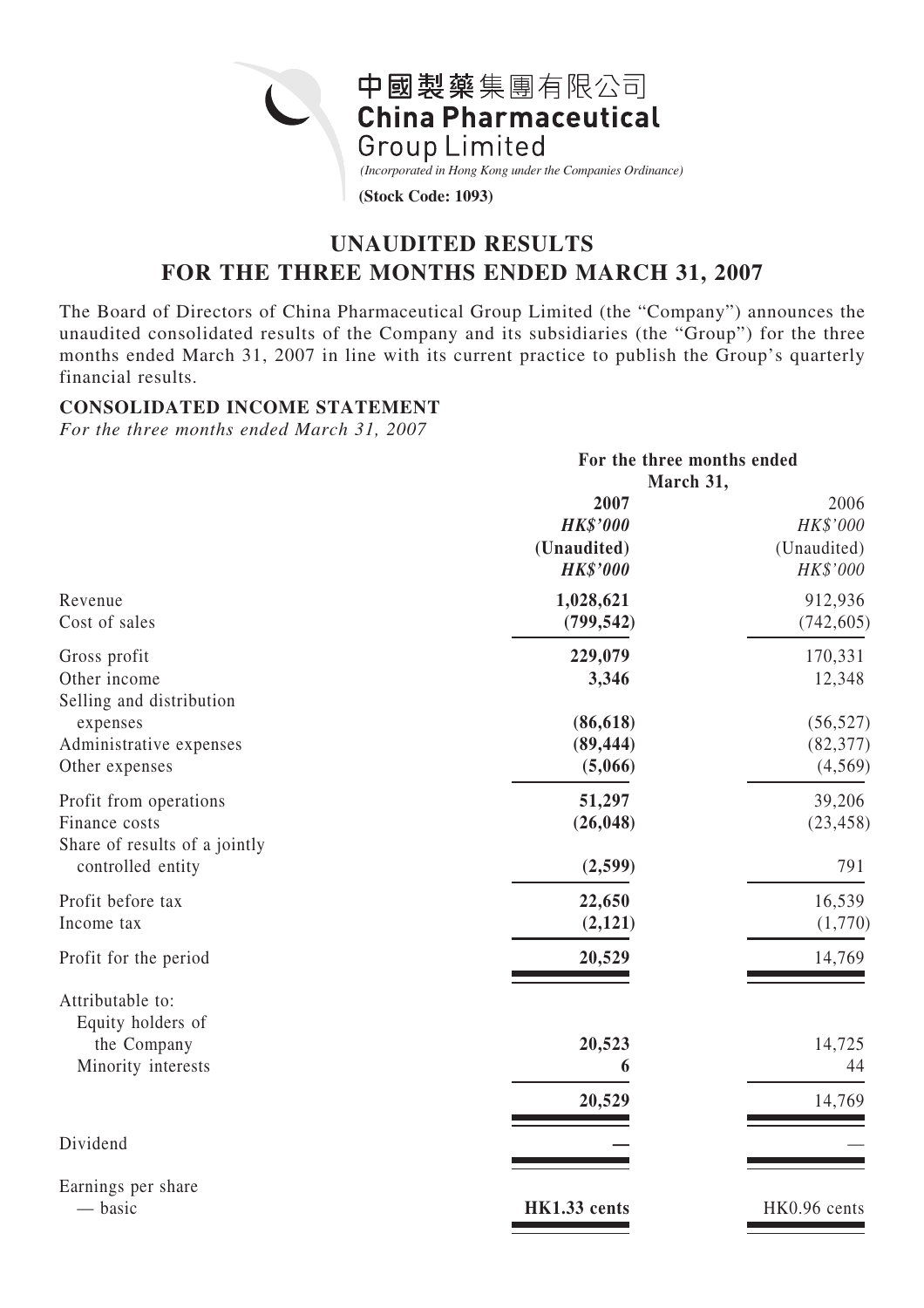#### *Notes:*

- 1. The accounting policies adopted in preparation of the financial data for the three months ended March 31, 2007 are consistent with those disclosed in the 2006 annual report of the Company.
- 2. The calculation of the basic earnings per share for the three months ended March 31, 2007 is based on the profit attributable to equity holders of the Company of HK\$20,523,000 (three months ended March 31, 2006: HK\$14,725,000) and 1,538,124,661 shares (three months ended March 31, 2006: 1,538,124,661 shares) in issue during the period.

No diluted earnings per share is presented for the three months ended March 31, 2007 and 2006 as there were no potential ordinary shares in issue during both periods.

- 3. The directors resolved not to declare an interim dividend for the three months ended March 31, 2007 (three months ended March 31, 2006: Nil).
- 4. The financial data for the three months ended March 31, 2007 is based on the internal records and management accounts of the Group and has not been reviewed or audited by the external auditors of the Company.

### **REVENUE AND SEGMENT INFORMATION**

The Group reports its primary segment information by products, which are bulk drugs (including penicillin series, cephalosporin series and vitamin C series), finished drugs and others. Segment information about these products is presented below:

### **For the three months ended March 31, 2007**

|                        | <b>Bulk Drugs</b>        |          |           |              |               |                     |              |
|------------------------|--------------------------|----------|-----------|--------------|---------------|---------------------|--------------|
|                        | Penicillin Cephalosporin |          | Vitamin C | Finished     |               |                     |              |
|                        | series                   | series   | series    | <b>Drugs</b> | <b>Others</b> | <b>Eliminations</b> | Consolidated |
|                        | HK\$'000                 | HK\$'000 | HK\$'000  | HK\$'000     | HK\$'000      | HK\$'000            | HK\$'000     |
| <b>REVENUE</b>         |                          |          |           |              |               |                     |              |
| External sales         | 357,290                  | 157,759  | 182,176   | 323,747      | 7,649         |                     | 1,028,621    |
| Inter-segment sales    | 67,912                   | 7,181    | 600       |              |               | (75, 693)           |              |
| <b>TOTAL REVENUE</b>   | 425,202                  | 164,940  | 182,776   | 323,747      | 7,649         | (75, 693)           | 1,028,621    |
| <b>SEGMENT RESULTS</b> | 55,532                   | 11,726   | 494       | (5,262)      | (7,041)       |                     | 55,449       |

Unallocated corporate expenses (4,152)

Profit from operations 51,297